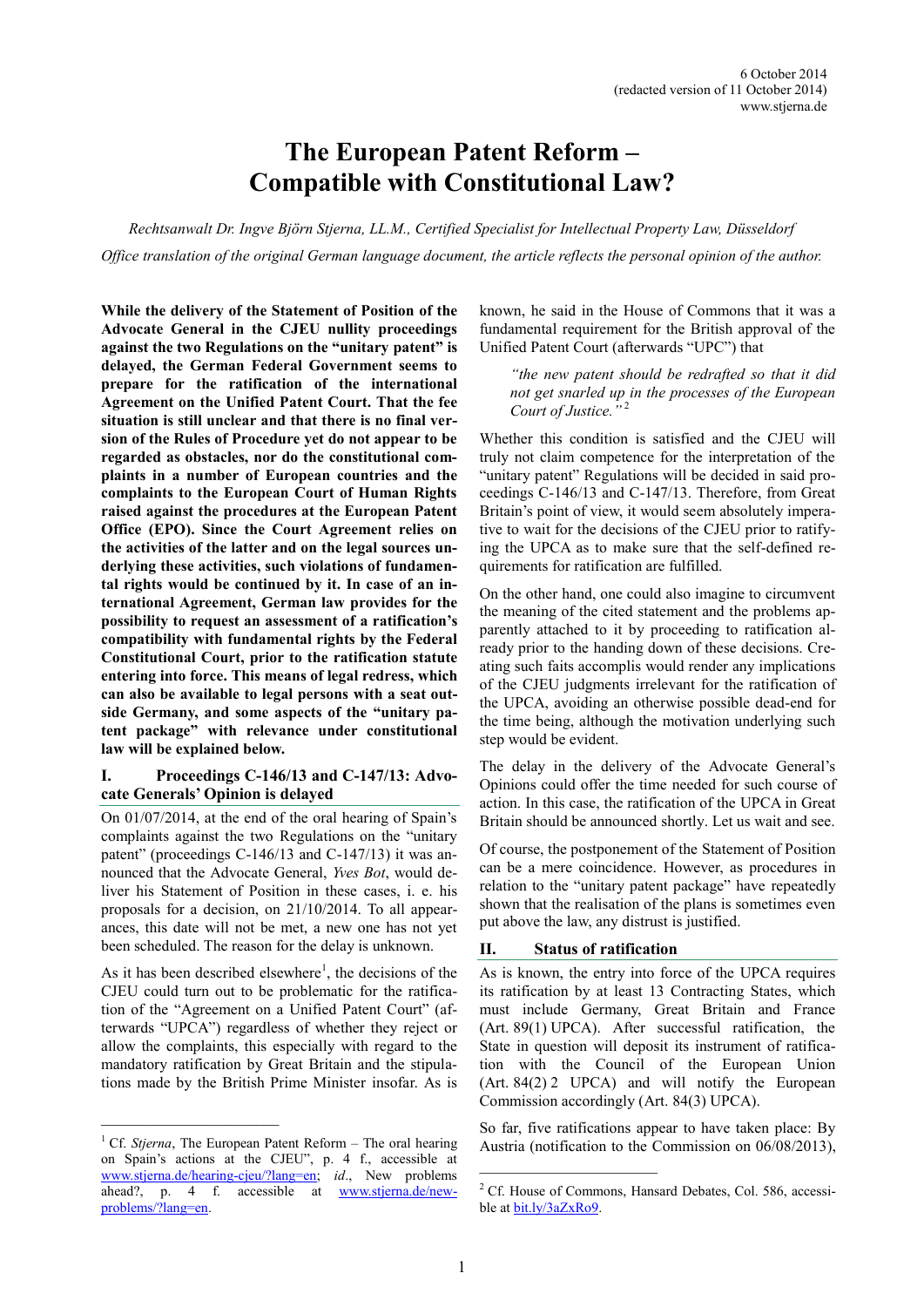Sweden (05/06/2014), Belgium (06/06/2014) and Denmark (20/06/2014) as well as, of the mandatorily required states, France (14/03/2014). Further Contracting States can be expected to work on the required draft legislation.

With regard to Germany, the Federal Ministry of Justice and Consumer Protection, in a press release from March 2014 informed as follows (translation from German):<sup>3</sup>

*"The Minister emphasized that the work for implementing the EU Patent Package has advanced significantly. Therefore, a start of the new system still in the coming year would be realistic. After the summer break, he intended to present a draft for a statute for the ratification of the Agreement on the Unified Patent Court."* 

It will be interesting to see this draft, since it will have to satisfy *"the respective constitutional requirements of the Member States"* (Art. 84(2)2 UPCA), in case of the Federal Republic of Germany most of all its Constitution ("*Grundgesetz*", afterwards "GG"). However, for some aspects of the UPCA, this compatibility can legitimately be questioned.

## **III. Structure and procedures at the EPO: Compatible with the** *Grundgesetz***?**

The UPCA is closely associated with the activities of the EPO and the European Patent Convention (EPC). This follows, on the one hand, from the competence of the UPC for disputes in relation to the "unitary patent" as the granting authority of which the EPO is meant to function and, on the other, with regard to its competence also for "classical" European patents without "unitary effect" granted by the EPO (cf. Art. 3 lit. c) and d) UPCA). The EPC is part of the sources of law to be applied by the UPC (cf. Art. 24(1) lit. c) UPCA). This association of the UPCA with the EPO and the EPC could prove to be problematic in terms of its ratification, as the structure and design of the procedures at the EPO are currently objected, in proceedings in several European countries, as violating fundamental rights. Due to said connection between EPO, EPC and UPCA these objections are likewise relevant in relation to the latter.

#### **1. EPO and European legal system**

\_\_\_\_\_\_\_\_\_\_\_\_\_\_\_\_\_\_\_\_\_\_\_

As one reason for their nullity actions against Regulations Nr 1257/12 and 1260/12, Spain refers to the involvement of the EPO in the grant and administration of the "unitary patent", against the background of the level of legal protection offered there being considered insufficient in terms of the principle of the Rule of Law.

# **a) The EPO's position as an intergovernmental body**

Here, one important factor is the institutional position of the EPO as an organ of the European Patent Organisation (cf. Art. 4(2) EPC), namely an agency created by an intergovernmental Agreement "outside" the European legal and administrative structures. Above all, this causes its decisions to be rendered outside of the institutional and judicial system of the EU Member States which are hence not subject to judicial review – the appeal bodies of the EPO lack a judicial nature –, also references for a preliminary ruling to the CJEU are not possible.

#### **b) The legal position of the EPO in the legislative proceedings for the "unitary patent package"**

Unfortunately, in the legislative proceedings on the "unitary patent package", the EPO has not dealt openly with this situation, but rather tried to conceal it. On 11/10/2011, in a public hearing on unitary patent protection in the Legal Affairs Committee of the European Parliament the President of the EPO, *Benoît Battistelli*, commented on this.<sup>4</sup> He said (translation from French).<sup>5</sup>

*"First of all, I would like to recall that, contrary to widespread opinion, granting decisions of the European Patent Office can, even if they have been confirmed by the Boards of Appeal of the Office, be challenged in the national courts. And these national courts currently have the option to direct to the European Court of Justice a referral question. By this I want to emphasize that we do not stand outside the European Union legal order, although the European Patent Office is not an EU institution. Due to the actual realities and mechanisms and due to the fact that 27 of our Members are, at the same time, part of the European Union, we are nonetheless integrated into the legal framework defined by the EU."*

With regard to the relationship of the EPO and the CJEU, he stated (translation from French): $<sup>6</sup>$ </sup>

*"Now on to the question in terms of our relationship to the European Court of Justice. As indicated already, we do not have our own jurisdiction. In the current system, the situation is that a patent granted by us becomes a national patent and that the responsibility for this patent lies with the individual Member States. Here, the rules apply that are equally binding for the Member States when it comes to abiding by Community law in relation to national law, i. e. the national courts send referral questions to the CJEU."*

 $\mathcal{L}_\text{max}$ 

 $^{4}$  A video recording is available a[t bit.ly/3eTj5QS.](http://bit.ly/3eTj5QS)

<sup>5</sup> *Stjerna*, The Parliamentary History of the European "Unitary Patent" (Tredition 2016), ISBN 978-3-7345-1742-6, para. 419, cf.  $bit.ly/3oGov6f$  and from 15:12:15 of the recording.

<sup>6</sup> *Stjerna*, Parliamentary History (fn. 5), para. 464.

<sup>&</sup>lt;sup>3</sup> "Europäische Patentgerichtsbarkeit auf gutem Weg" ("European patent jurisdiction on the right track"), BMJV press statement of 19/03/2014, accessible a[t xup.in/dl,15248170.](http://xup.in/dl,15248170)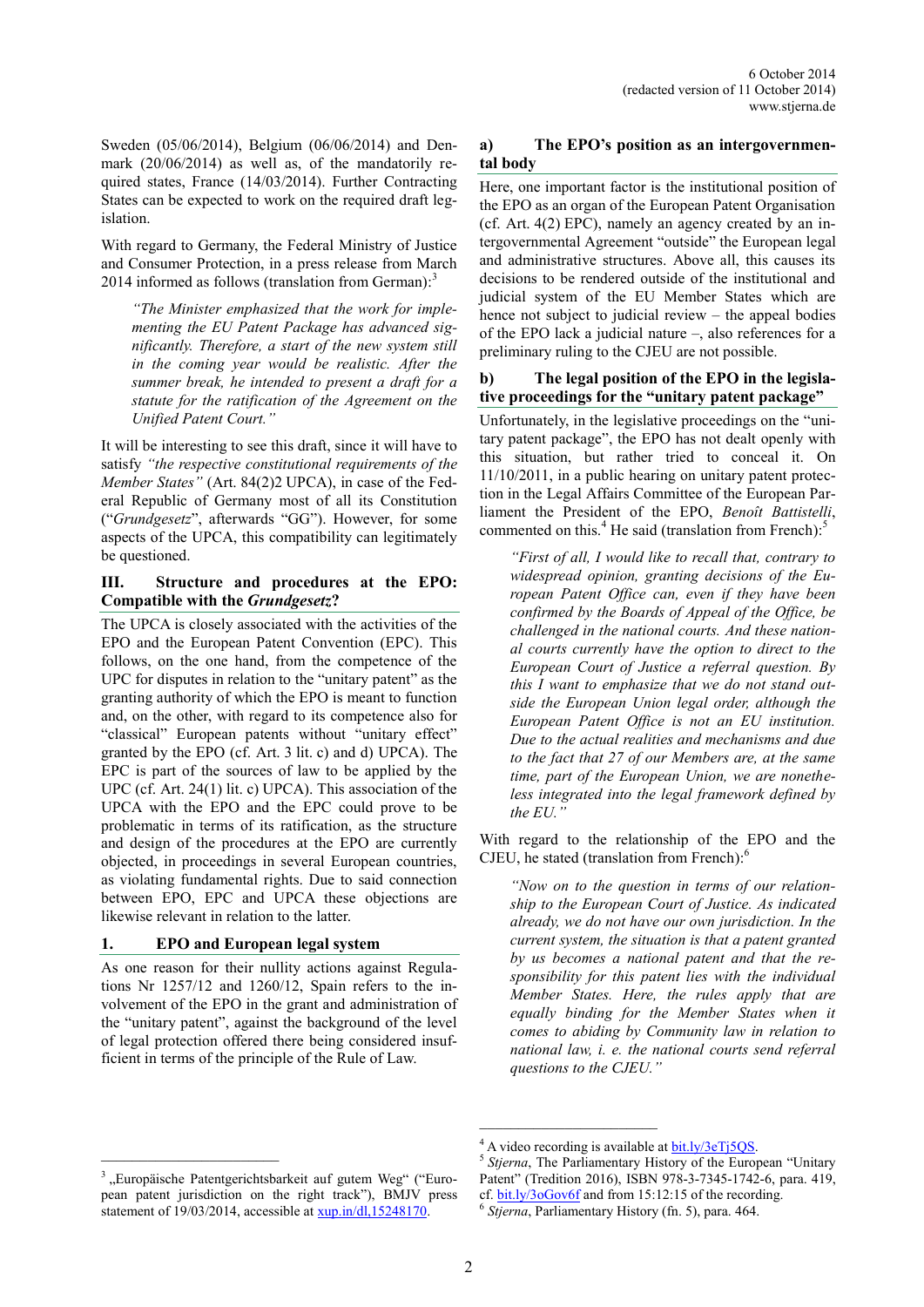The question as such about the EPO's relationship to the CJEU remained unanswered, instead the competence of the Member States' national courts to request preliminary rulings from the CJEU was put forward, once *"a patent granted by us becomes a national patent".* That the competence of these courts, first of all, requires that a European patent is granted went unmentioned. The same applies to the fact that occasionally, for instance in Germany, the competence of the national courts additionally requires that potential EPO opposition proceedings have been completed, which, as is well-known, can be very time-consuming.

In said hearing, the former Member of the European Parliament *Françoise Castex* (S&D group) asked Mr *Battistelli* for the EPO's relationship to EU law and to what extent compliance with latter would be guaranteed in relation to the grant of a future "unitary patent".<sup>7</sup> He replied: 8

*"*(…) *Now it is a fact that the majority of our Member States are, at the same time, also Members of the European Union. Therefore, if the EU institutions make a statutory regulation on this or that area, then our Members States, which are at the same time EU Member States, are obliged to abide by these regulations and to implement them in practice, and also for us, the European Patent Office, these provisions are binding at the substantial level.*

*Let me give you an example which leads to controversy frequently, namely biotechnology. The European Union has adopted a Directive on the protection of biotechnological inventions. The European Patent Office was among the first to implement this Directive in its legal provisions, i. e. into the framework of rules which it applies every day and this – allow me to point that out – even before many Member States transposed this Directive into their national law. Thus, if you decide to lay down rules and principles in this and that field, our Member States which are also yours, have the responsibility and obligation to abide by what has been decided at EU level. In the same form, we do integrate these rules into the daily practice of the European Patent Office. Therefore, one can say that the European Patent Office abides by all fundamental rights, all ethical and moral principles, everything constituting the common European legal corpus.*

*Some may regret that the European Patent Office is not an EU institution, but this is reality. It is a fact and I think it will not take Europe forward to challenge this now. All the more, as the patent organisation represents a successful component of the European project. Please permit me to say that that one* 

 $\mathcal{L}_\text{max}$ 

*should not further dwell on theoretical discussions of principle. It is a fact that there are intergovernmental European realities which do also contribute to Europe's success. And the European Patent Office is, on the one hand, an instrument providing to the European economy one of the best patents worldwide and it is, on the other, one of the vectors for Europe's international importance on the patent field."*

Accordingly, the President warranted the compliance with all legal obligations, especially with those resulting from European law, by the EPO. However, he did not mention the missing possibility of judicial review in relation to the factual compliance with this promise, merely stating that the missing integration of the EPO in European legal and administrative structures – to be added: and the deficiencies as to the Rule of Law resulting from this – would have to be accepted, having regard to the importance of the EPO for the European patent system.

## **c) The Advocate General Statement of Position in CJEU proceedings 1/09**

The fact that the legal position of the EPO is problematic with regard to the provision of adequate legal protection as required by European law had been formulated already by CJEU Advocate General *Juliane Kokott* on  $02/07/010$  in her Statement of Position<sup>9</sup> in CJEU opinion proceedings  $1/09$ . She stated (translation from French):<sup>10</sup>

*"In fact, the decisions of the EPO concerning patents can only currently be reviewed by the internal chambers of appeal created within the EPO, excluding any judicial appeal before an external court. There is no possibility of the European Court of Justice ensuring the correct and uniform application of Union law to proceedings taking place before the chambers of appeal of the EPO.*

*The European Union should not either delegate powers to an international body or transform into its legal system acts issued by an international body without ensuring that effective judicial control exists, exercised by an independent court that is required to observe Union law and is authorized to refer a preliminary question to the Court of Justice for a ruling, where appropriate."*

Ms *Kokott* also made suggestions on how to resolve these deficits (translation from French): $<sup>11</sup>$ </sup>

*"These requirements can certainly be satisfied in different ways. A possible extension of the competences of the future PC* [Patent Court] *to include administrative proceedings against decisions of the EPO is just one of the options that may be contemplated. Another option that may be contemplated is* 

\_\_\_\_\_\_\_\_\_\_\_\_\_\_\_\_\_\_\_\_\_\_\_

<sup>7</sup> *Stjerna*, Parliamentary History (fn. 5), para. 455 and 15:46:09 of the recording.

<sup>8</sup> *Stjerna*, Parliamentary History (fn. 5), para. 461 ff. and 15:48:03 of the recording.

 $9$  Accessible a[t www.xup.in/dl,99229904/.](http://www.xup.in/dl,99229904/)

 $10$  Statement of Position 1/09 (fn. 9), paras. 71 f.

<sup>&</sup>lt;sup>11</sup> Statement of Position  $1/09$  (fn. 9), para. 73.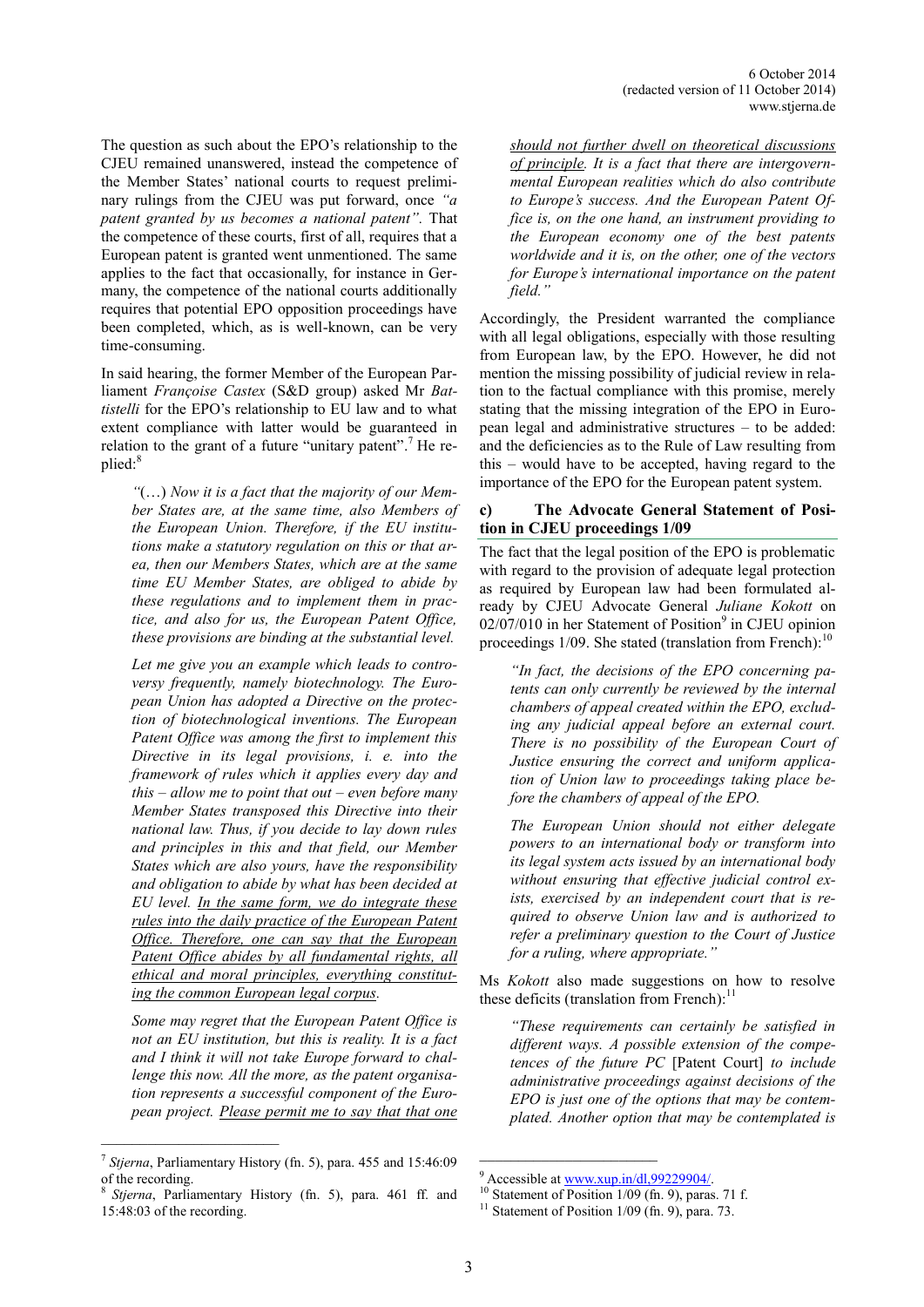*the creation of an administrative patent court which should be authorized, unequivocally, to refer to the European Court of Justice for a ruling on a preliminary question."*

Thus, as one possibility, the review of EPO decisions by the UPC was envisaged.

#### **d) Does the UPCA resolve these problems?**

When looking at the competences of the UPC provided for in the UPCA, it becomes apparent that these do not cover all decisions of the EPO.

There are competences for actions for the revocation of patents – the "classical" European patents as well as those with "unitary effect" – and supplementary protection certificates (Art. 32(1) lit. d) and e) UPCA) as well as for *"actions concerning decisions of the European Patent Office in carrying out the tasks referred to in Article 9 of Regulation (EU) No 1257/2012."* However, there is no general competence of the UPC for reviewing all decisions of the EPO. With regard to decisions rejecting the grant of a European patent, for instance, the present regulations continue to apply. Here, the applicant is still limited to proceedings at the EPO, with all the mentioned structural deficits.

To that extent, the situation on legal protection, objected as insufficient in the Statement of Position from proceedings 1/09, remains unchanged and the question arises as to why, prior to a full resolution of all these central aspects which concern legal positions protected by fundamental rights, with the UPCA a further international Agreement should be put into effect which will cause a perpetuation of this doubtful situation.

## **2. Pending constitutional complaints against the procedures at the EPO**

That these problems not at all relate to merely *"theoretical discussions of principle"* without any practical relevance and that the abidance by the EPO to *"all fundamental rights"* as pledged apparently seems to be incomplete, is evidenced by a number of complaints in which procedures of the EPO are currently objected in Member States of the EU as violating fundamental rights. At the German Constitutional Court (BVerfG), there are currently pending at least three constitutional complaints in which the legal structure of procedures at the EPO as well as a number of decisions rendered on this basis are claimed to be unconstitutional.

# **a) AR 2435/13**

In proceedings AR 2435/13, relating to the German part of European patent EP 0 722 730, a number of provisions from the EPC, the Implementing Regulations to the EPC and the Rules of Procedure of the Boards of Appeal and of the Enlarged Board of Appeal are objected as being incompatible with basic legal requirements under the Rule of Law and therefore held to be unconstitutional. Apart from a violation of the fundamental right of effective legal protection (Art. 19(4) GG) as well as the procedural fundamental rights to one's lawful judge  $(Art. 101(1)2 GG)$  and the right to be heard (Art. 103(1) GG), the applicant asserts violations of the principle of the Rule of Law and the principles of independency of judges and of legal clarity. Additionally, the complaint claims as unconstitutional a decision of the Boards of Appeal, due to a violation of the fundamental right to property (Art. 14 GG), the right to one's lawful judge and the human right to a fair trial.

Similar constitutional complaints were filed with regard to the respective national designations of said European patent in the Netherlands and in Great Britain. Furthermore, complaints were filed at the European Court of Human Rights against Germany (docket no. 57999/13), the Netherlands (docket no. 60300/13) and Great Britain (docket no. 57362/13) for a violation to the right to a fair trial (Art. 6(1) ECHR)

#### **b) 2 BvR 421/13**

The second constitutional complaint pending at the BVerfG (2 BvR 421/13) pertains to the European patent EP 1 429 968. Here, with regard to the circumstances of an opposition decision of the Technical Boards of Appeal and the respective appeal decision of the Enlarged Board of Appel, the applicant argues a violation of her fundamental right of effective legal protection, of the right to one's lawful judge and of the right to be heard as well as of the fair trial principle, resulting from a *"general and apparent structural deficit as to legal protection"* (translated from German).

## **c) 2 BvR 2480/10**

The contents of the third pending constitutional complaint (2 BvR 2480/10) are unknown.

## **d) Legal consequences in case of unconstitutionality**

The consequences of a successful constitutional complaint differ, depending on whether its subject is a decision or a statue. While a decision which has been found to be unconstitutional will be set aside and referred back for new decision (sec. 95(2) of the Federal Constitutional Court Act, afterwards "BVerfGG"), an unconstitutional statute is void (sec. 95(3) BVerfGG).

In case of success, especially the constitutional complaints targeting the EPC could therefore have serious consequences. As an international Agreement being in force, the EPC cannot be nullified by a national court, since a decision relying on the national law of a Contracting State cannot eliminate the mutual agreement of all Contracting States on which the international Agreement is based. However, as a consequence of such finding by the BVerfG the German Federal Government, pursuant to Art. 172 EPC, would have to press for a renegotiation by the Contracting Parties of the aspects found to be unconstitutional in order to resolve the unconstitutional situation. Afterwards, this new version of the EPC would have to undergo ratification in each of the Contracting States as to become valid there, respec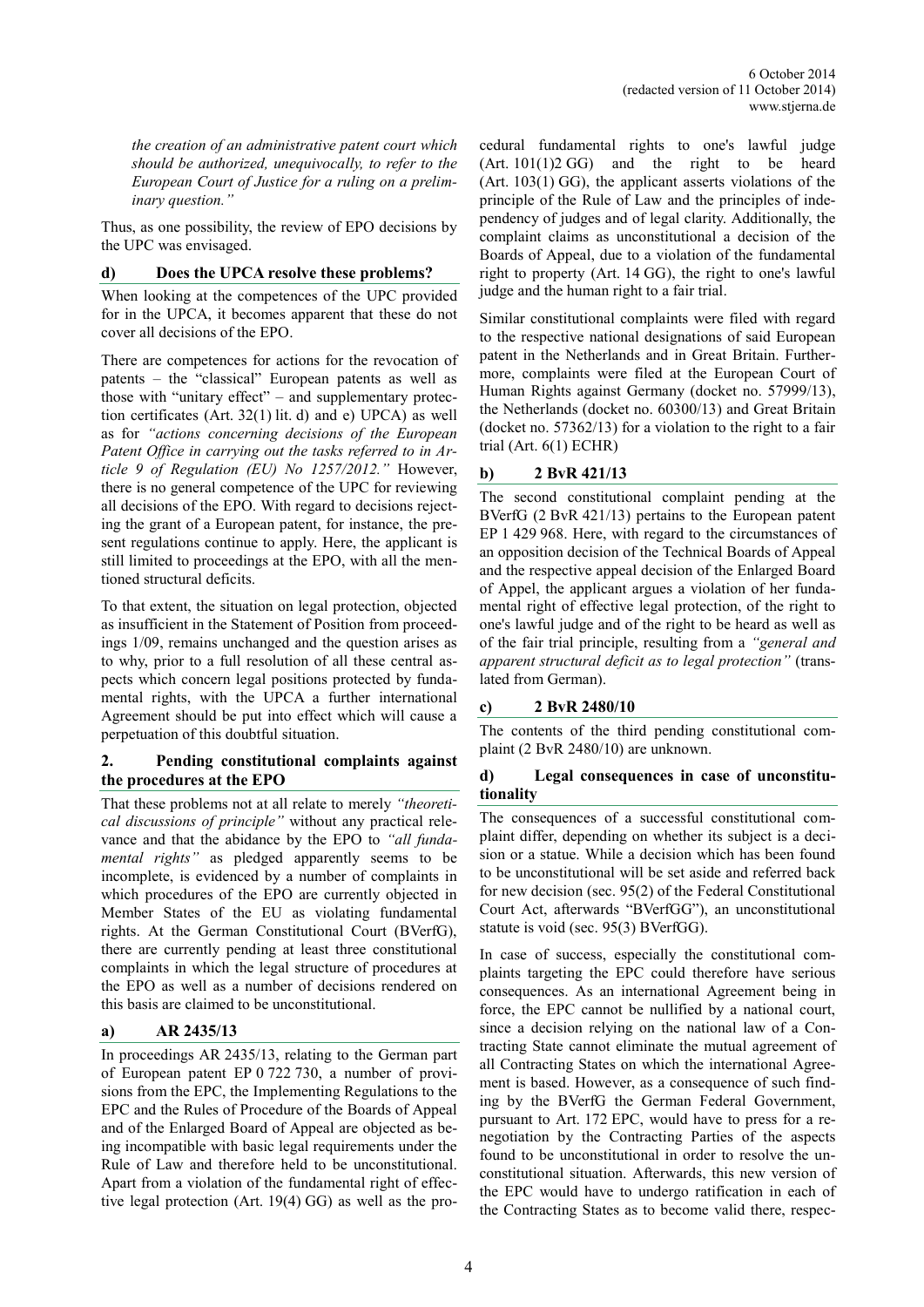tively. How provisions found to be unconstitutional would have to be dealt with until then is unclear, usually – at least under German law – they are inapplicable until a new regulation is put into effect.

Presumably, before dealing with the pending constitutional complaints in substance, the BVerfG will at least wait until the CJEU has handed down its decisions in proceedings C-146/13 and C-147/13. Although the subjects of these proceedings are different – European regulations at the CJEU, intergovernmental legislation at the BVerfG – and although the objected aspects are not fully identical, general statements of the CJEU on aspects also raised in the proceedings at the BVerfG would certainly be relevant. However, as mentioned in the beginning, the CJEU decisions can now be expected to take some more time.

The most recent interlocutory decision R  $19/12^{12}$  of the Enlarged Board of Appeal of 25/04/2014, in which a confusion of administration and judiciary at the EPO, and thus a contradiction of the rule of law, has in principle been admitted, shows that the proceedings are by no means unpromising.

### **IV. Impact of the pending proceedings on the ratification of the UPCA?**

It cannot be excluded that the German legislator will go forward with the ratification of the UPCA even without prior judicial clarification of the mentioned constitutional issues by the BVerfG and CJEU.

However, more and more voices are deeming the UPCA incompatible with the *Grundgesetz*, due to its close association with the EPC and its deficient legal protection and are rejecting a ratification of the UPCA.<sup>13</sup>

# **V. Legal protection against the ratification of an international Agreement**

In case the German legislator should start the ratification process on the UPCA prior to a final judicial clarification of the mentioned questions, this would constitute the only case under German law in which an affected natural or legal person can put forward a statute directly to the BVerfG for review, without having to exhaust all other remedies before. This is only possible in respect of a statute for the ratification of an international Agreement.

The reason for this is that, on the one hand, there is no legal remedy against a Federal statute, and, on the other, that the legally binding effect for Germany under international law, brought about by the coming into effect of the ratification statute, cannot be eliminated even in case of a subsequent finding of unconstitutionality, as described above in relation to the EPC. In order to avoid such binding effect in relation to an unconstitutional

 $\mathcal{L}_\text{max}$ 

Agreement, the affected natural or legal person can file a constitutional complaint and request the BVerfG to prohibit the organs in question from undertaking the measures necessary for the ratification statute to enter into force, if necessary by interim measures.

The requirements for relying on this unusual and effective remedy will afterwards be described in more detail.

## **1. Admissibility requirements for a constitutional complaint against a ratification statute**

For such assessment by the BVerfG, it is necessary, first of all, that the ratification statute has been formally adopted by the legislative organs without having entered into force, i. e. at least the last step of depositing the ratification instrument needs to me missing.

#### **a) Possible violation of fundamental rights by the exercise of public powers**

For the admissibility of such constitutional complaint, the applicant needs to demonstrate that at least he cannot be ruled out to be violated in a legal position protected by fundamental rights by the "exercise of public powers". The ratification on the UPCA would be such exercise of public powers, it would also interfere with several legal positions protected by fundamental rights.

First of all, for all owners of patents and patent applications which are meant to fall into the competences of the UPC it cannot be ruled out that they might be violated, for instance, in their procedural fundamental rights, their right to an effective legal protection as well as their right to a fair trial.

For the owners of patent applications filed and of patents granted prior to the envisaged entry into force of the UPCA which are meant to fall into the competences of the UPC pursuant to Art. 3 lit. c) and d) UPCA, there would be an additional aspect. Patents and patent applications are protected by the fundamental right to property in Art.  $14$  GG,  $^{14}$  part of which is that an effective legal protection has to be guaranteed for the property position. For the mentioned patent applications and patents, the type of legal protection against infringement provided for at the time of filing or grant respectively, the way to the national courts, is intended to be retroactively shifted to the UPC by the UPCA. The owner can only avoid such competence by making use of his right to opt-out under Art. 83 UPCA for which he shall, at least at present, be required to pay a fee. This retroactive shift of competences could also mean an interference with the fundamental right to property.

# **b) Concern**

The applicant himself needs to be concerned by the objected exercise of public powers, he must be affected in his own rights, it is not possible to assert third party rights in one's own name. This concern furthermore needs to be current, i. e. it must be given already or still,

<sup>&</sup>lt;sup>12</sup> Accessible at  $\frac{bit \cdot ly}{3t}$  (German language).

<sup>&</sup>lt;sup>13</sup> Cf. the article by Prof. *Siegfried Broß*, a former judge at the Federal Constitutional Court and in the Patent Senate of the Federal Supreme Court, in ZGE 2014, p. 89 ff.

<sup>14</sup> Cf. BVerfG E 36, 281 (290 f.).